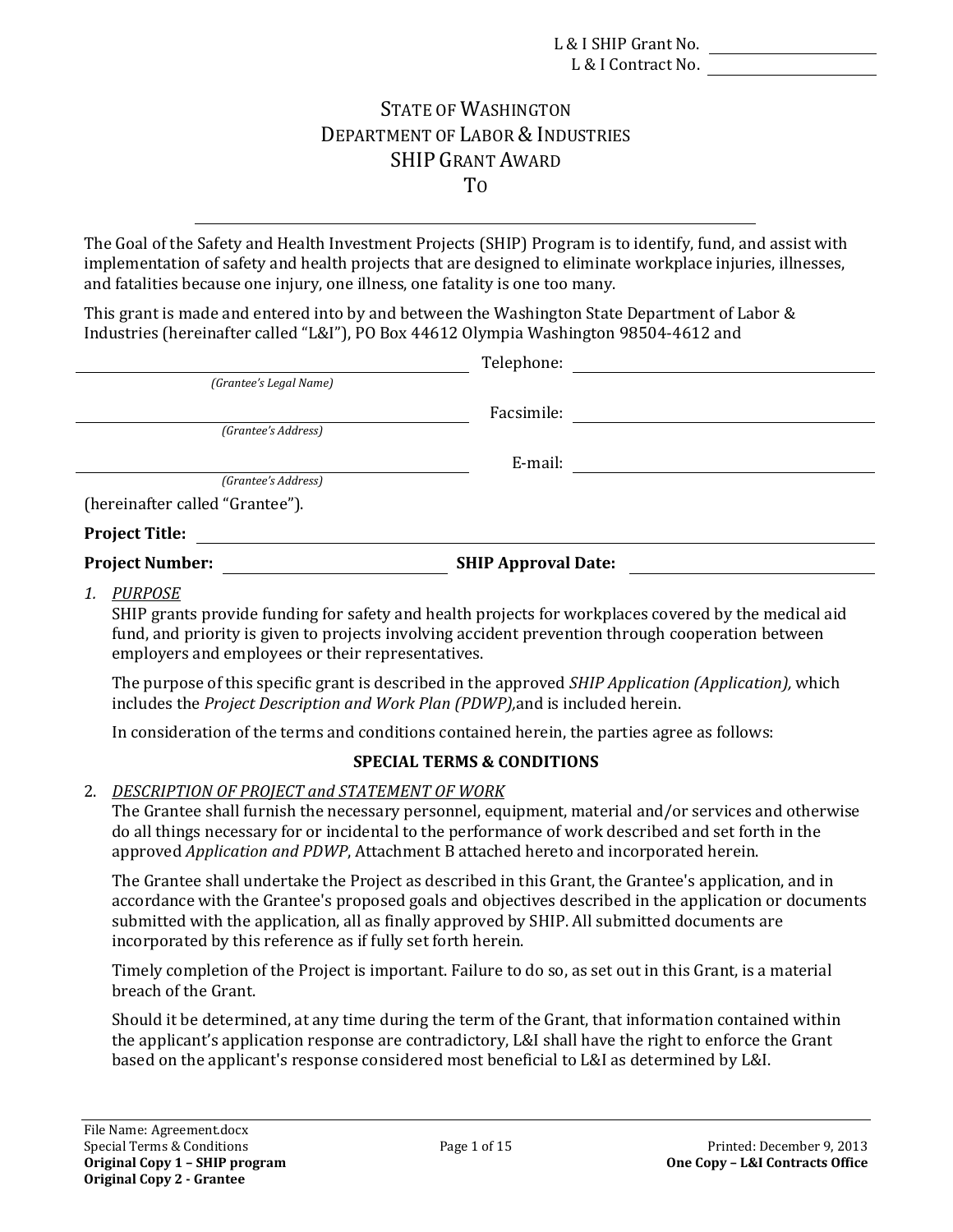## 2.1. *Responsibility for Project*

While L&I undertakes to assist the Grantee with the Project by providing funding pursuant to this Grant, the Project itself remains the sole responsibility of the Grantee. L&I's SHIP program undertakes no responsibilities to the Grantee, or to any third party, other than as is expressly set out in this Grant. The responsibility for the implementation of the Project, as those phases are applicable to this Project, is solely that of the Grantee, as is responsibility for any claim or suit of any nature by any third party related in any way to the Project.

## 2.2. *Application Representations ‐ Misrepresentations or Inaccuracy or Breach*

The SHIP program and L&I rely upon the Grantee's application in making its determinations as to eligibility for, selection for, and scope of, funding grants. Any misrepresentation, error or inaccuracy in any part of the application may be deemed a breach of this Grant.

## *3. TERMS AND CONDITIONS*

 *Special Terms & Conditions* contained in the text of this Grant; the *General Terms and Conditions,*  Attachment A, the approved *Application and PDWP*, Attachment B, and the *Reporting Dates and* All rights and obligations of the parties to this grant shall be subject to and governed by the following: *Payment Schedule,* Attachment C, which is attached hereto and incorporated herein, and the *Application* and the Grantee's *PDWP*, which are incorporated by reference herein.

## *4. PERIOD OF PERFORMANCE*

Regardless of the date of signature and subject to its other provisions, this grant shall begin on we (effective date) and end on \_\_\_\_\_, unless terminated sooner or extended by L&I as provided herein.

- 4.1. No work can begin, no amounts may be encumbered, and no award payments will be made prior to the effective date.
	- 4.1.1. No expenditure made, or obligation incurred, by the Grantee before the effective date of this Grant shall be eligible for grant funds, in whole or in part, unless specifically provided for by L&I policy.
	- remedy L&I may have under this Grant, the amounts identified in this Grant shall be 4.1.2. No expenditure made, or obligation incurred, following the conclusion of grant activities shall be eligible, in whole or in part, for grant funds hereunder. In addition to any reduced to exclude any such expenditure from participation.
	- 4.1.3. The dollar amounts identified in this Grant may be reduced as necessary to exclude any such expenditure from reimbursement.

## 4.2. *Grant* **Project & Milestone Due Dates**

The project timelines set forth in the *Application and PDWP*, Attachment B, and in *Reporting* Dates and Payment Schedule, Attachment C, are the timelines of this grant project unless terminated sooner or extended by L&I.

## *5. EXTENSION CONTINGENCY*

An extension shall be at the exclusive option of L&I and shall be affected by L&I giving written notice of extension. No change in terms and conditions shall be permitted during these extensions unless specifically set forth in the grant and the total compensation shall remain firm and fixed.

## *6. COMPENSATION*

to the performance of work as set forth in the approved *Application and PDWP*, Attachment B, which is L&I shall pay an amount not to exceed **\$\$\$** for the performance of all things necessary for or incidental attached hereto and incorporated by reference herein.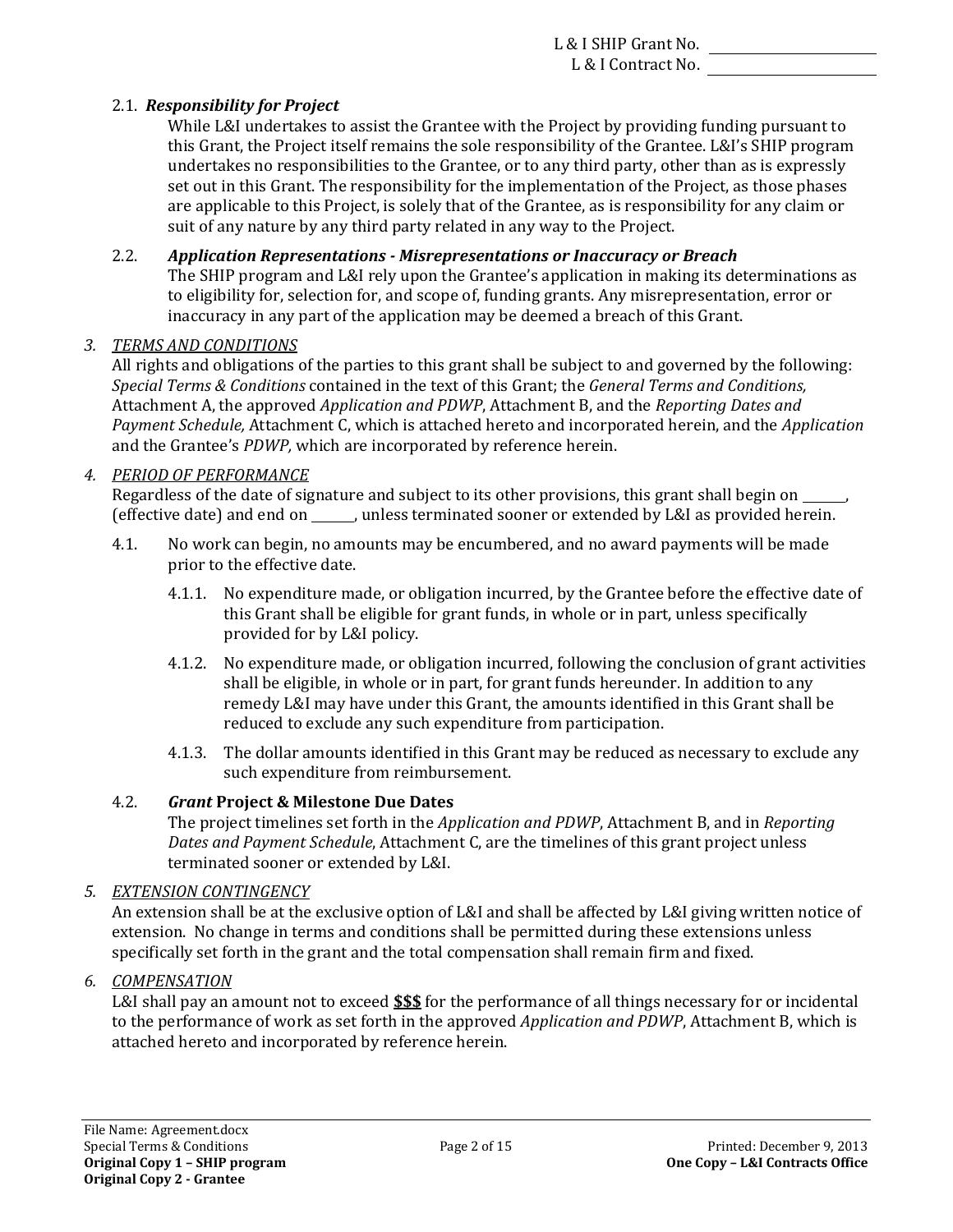- 6.1. The Grantee agrees that L&I shall **NOT** be responsible for any additional costs or expenses incurred by Grantee in the performance of work described in this Agreement, which include but are not limited to travel, lodging, meals, and other miscellaneous expenses otherwise incurred by the Grantee. Compensation for a milestone shall be up to but shall not exceed the budgeted cost for a milestone regardless of hours worked or other expenses related to a milestone. Any variance shall be justified to L&I's Grant Manager who shall have discretion to approve/disapprove compensation for such variance.
- 6.2. In the event additional funds become available, any grant awarded may be renegotiated to provide for additional services subject to satisfactory completion of a previous phase.

## 6.3. **Project Reimbursements**

- 6.3.1. Compliance and Payment. The obligation of L&I to pay any amount(s) under this Grant is expressly conditioned upon strict compliance with the terms of this Grant by the Grantee.
- 6.3.2. Compliance and Retainage. L&I reserves the right to withhold disbursement of the final ten percent  $(10\%)$  of the total amount of the grant to the Grantee until the Project has been completed and approved by the Assistant Director or his or her designee. A Project is considered "complete" when:
	- $6.3.2.1.$  All approved or required activities outlined in the Grant are complete;
	- 6.3.2.2. On-site signs are in place (if applicable);
	- 6.3.2.3. A final Project report is submitted to and approved by L&I with the Grantee's final request for reimbursement, if any;
	- 6.3.2.4. The completed Project has been approved by L&I;
	- 6.3.2.5. All products of the Project are turned over to L&I;
	- 6.3.2.6. Final amendments, if any, have been processed; and
	- 6.3.2.7. Fiscal transactions are complete.
- include expenditures through June 30, the last day of the State's fiscal year and be 6.3.3. Invoice Frequency. Invoices are usually required with each Milestone report, generally once a quarter, unless otherwise specified by L&I. The fiscal year-end invoice should submitted no later than July 15th. Final reimbursement requests should be submitted to L&I within ninety  $(90)$  days of the completion of the Project, funding end date, or the termination date, whichever comes first.
- held in a non-interest bearing account. 6.4. Any funds forwarded to the grantee may not be commingled with any other funds and must be

## 6.5. **Recovery of Payments**

In the event that the Grantee fails to expend funds under this Grant in accordance with state laws, and/or the provisions of the Grant, L&I reserves the right to recover grant award funds in the amount equivalent to the extent of noncompliance in addition to any other remedies available at law or in equity.

The Grantee shall reimburse L&I for any overpayment or erroneous payments made under the Grant. Repayment by the Grantee of such funds under this recovery provision shall occur within 30 days of demand by L&I.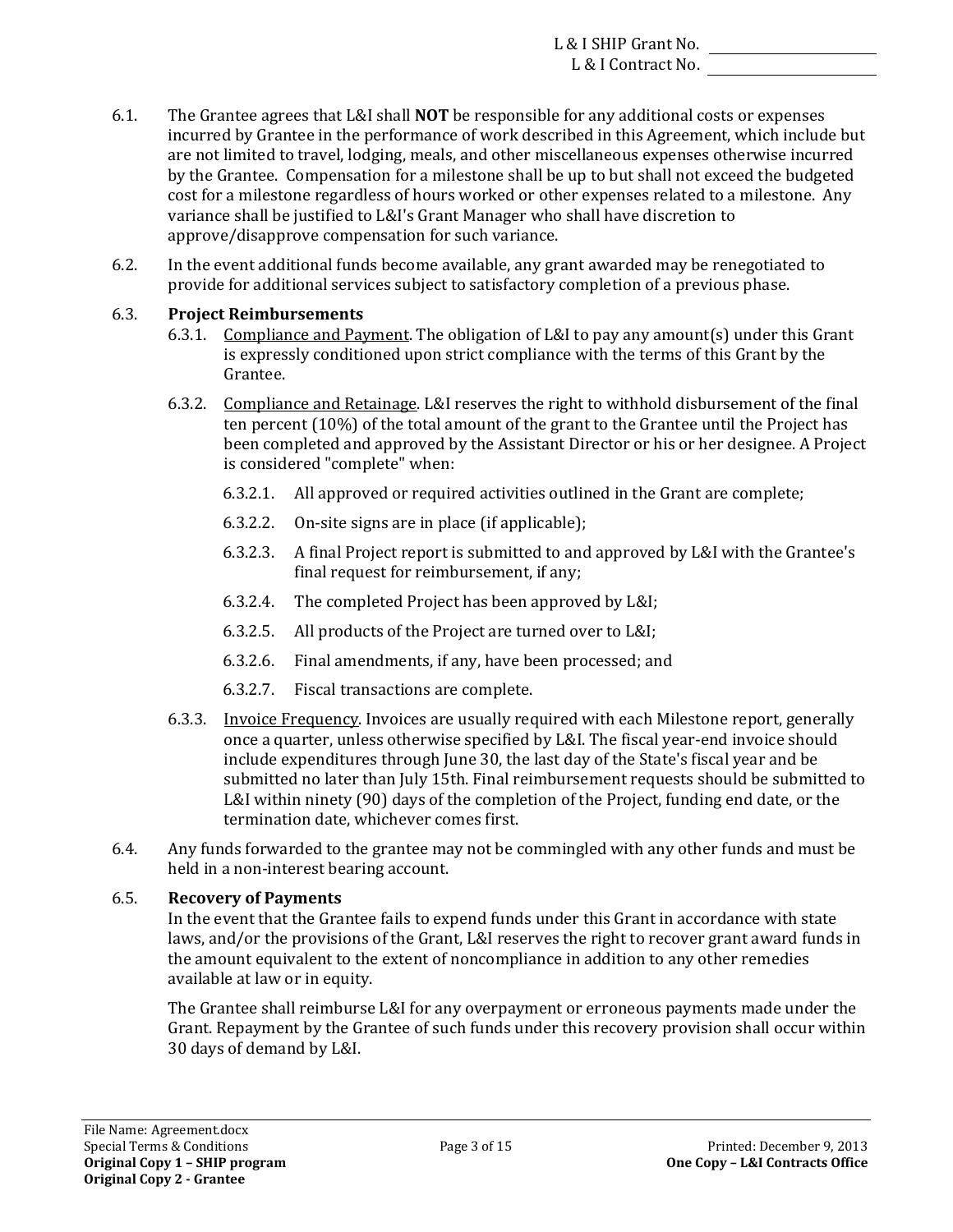portions of Milestones completed by the end of the biennium shall be considered by L&I for 6.6. Funding to the SHIP program has been appropriated for the current biennium. Funding for the next and any future biennium is contingent upon appropriation by the Washington State Legislature. If funding is not appropriated or is withdrawn, this grant shall be terminated the last day of the biennium for which appropriation has been approved. Only Milestones or payment.

## 7. *BILLING PROCEDURES*

**SHIP Grant Number** \_\_\_\_\_ and the Grantee's Statewide Vendor Registration number assigned by  Washington State Office of Financial Management (OFM)*.* **Vouchers shall be submitted to L&I's** L&I will pay the Grantee within 30 calendar days of receipt of properly executed invoice vouchers. Requests for payment under this grant shall be submitted by the Grantee on a Certified State Invoice Voucher (Form A-19) provided, or similar. Invoices shall include such information as is necessary for L&I to determine the date and exact nature of all expenditures. Each voucher will clearly reference **Grant Manager**. 

shall be made by L&I. Claims for payment submitted by the Grantee to L&I for costs due and payable Payment shall be made after acceptance by L&I's Grant Manager of each milestone as described in the Statement of Work. No payment in advance or in anticipation of services or supplies under this grant under this grant that were incurred prior to the expiration date shall be paid to the Grantee, if received by L&I within 90 days after the expiration date.

- 7.1. *Statewide Vendor Registration*. The Washington State Office of Financial Management (OFM) maintains a central contractor registration file for Washington State agencies to use for processing contractor/grantee payments. This allows many grantees to receive payments by direct deposit. Grantees are required to be registered in the Statewide Vendor Payment system, www.ofm.wa.gov/isd/vendors, prior to submitting a request for payment under this Grant. No payment shall be made until the registration is completed.
- 7.2. *Timely payment*. Payment by L&I will be considered timely if it is postmarked or deposited within 30 days of the following, whichever is later:
	- Receipt of properly executed invoice vouchers;
	- Acceptance of milestones by L&I; or
	- Statewide Vendor Registration.

## 8. *ASSURANCES*

L&I and the Grantee agree that all activity pursuant to this grant will be in accordance with all the applicable federal, state and local laws, rules, regulations and L&I policy, which includes Chapter 49.17 and 51 RCW, Chapter 296 WAC, Chapter 296-900-175 WAC.

industrial insurance coverage requirements, federal and state safety and health regulations federal and state labor and employment laws. The Grant may be rescinded, cancelled, or terminated in The Grantee shall comply with, and L&I is not responsible for determining compliance with, any and all applicable federal, state, and local laws, regulations, and/or policies, including, but not limited to, (Occupational Safety and Health Administration/Washington Industrial Safety and Health Act), and whole or in part, and the Grantee may be declared ineligible for further grant awards from L&I if required laws are violated. The Grantee is responsible for any and all costs or liability arising from the Grantee's failure to so comply with applicable law.

## 9. *GOVERNANCE*

and the venue of any action brought hereunder shall be in the Superior Court for Thurston County. This grant shall be construed and interpreted in accordance with the laws of the state of Washington

In the cases where this Grant is between L&I and a federally recognized Indian tribe, the following Governing Law/Venue applies: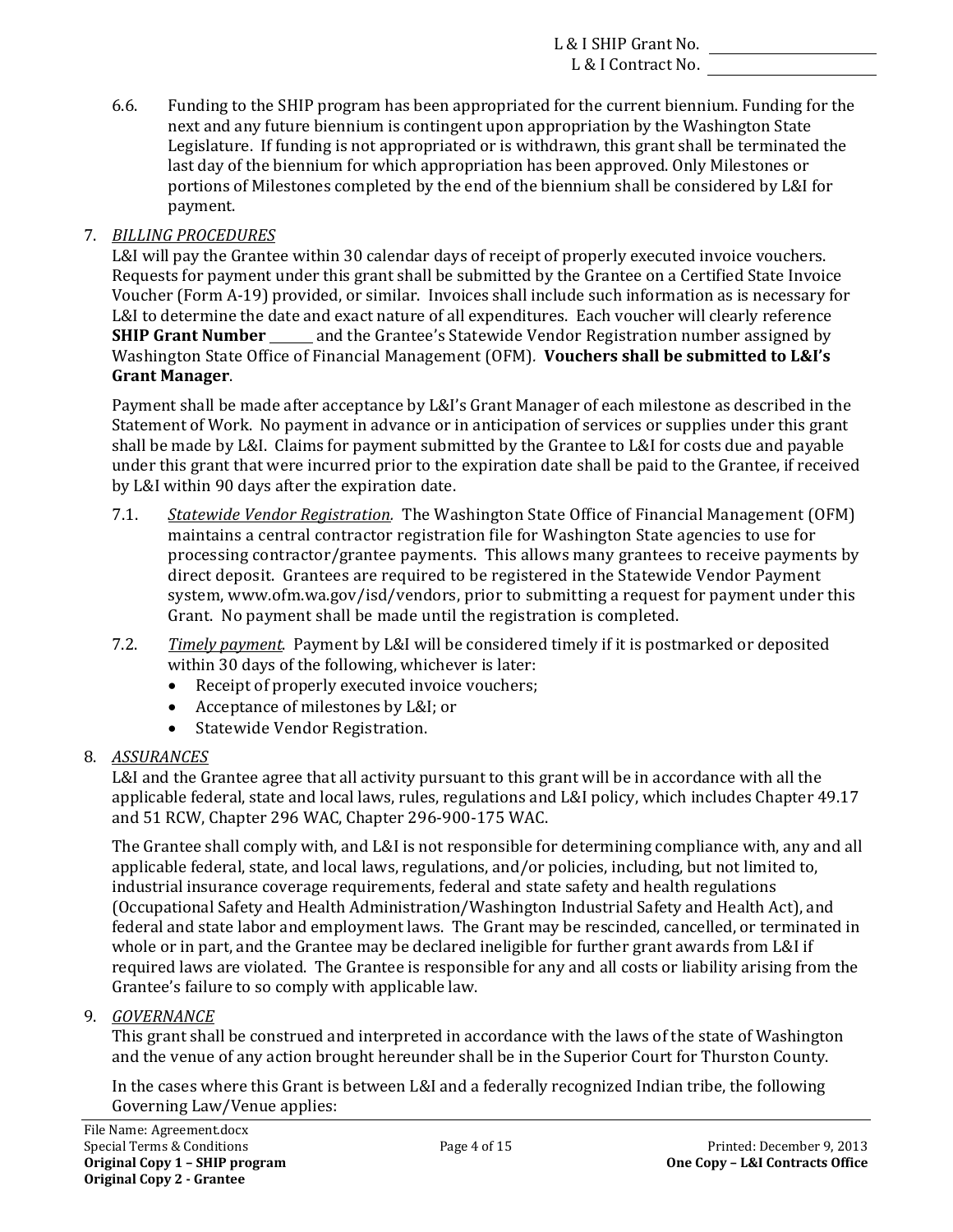- 9.1. The State of Washington agrees that it shall initiate any lawsuit against a federally recognized Indian tribe arising out of or relating to the performance, breach or enforcement of this Grant in Federal Court. Interpretation shall be according to the law of the State of Washington. In the event that the Federal Court determines that it lacks subject matter jurisdiction to resolve the dispute between the State and Tribal Party, then the parties agree to venue in Thurston County Superior Court, but the parties agree that the matter shall not be pursued in superior court unless there is a Federal Court determination that it lacks subject matter jurisdiction.
- *9.2.* Any judicial award, determination, order, decree or other relief, whether in law or equity or otherwise, resulting from the action shall be binding and enforceable upon the parties. Any money judgment or award against the Tribe, tribal officers and members, or the State of Washington and its officers and employees may not exceed the amount approved in writing by L&I.
- assignee or delegate of the parties. In any enforcement action, the parties shall bear their own 9.3. The Tribe hereby waives its sovereign immunity as necessary to give effect to this section, and the State of Washington has waived its immunity to suit in state court. These waivers are only for the benefit of the Tribe and State and shall not be enforceable by any third party or by any enforcement costs, including attorneys' fees.
- 10. *ORDER OF PRECEDENCE*

The items listed below are incorporated by reference herein. In the event of an inconsistency in this Grant, unless otherwise provided herein, the inconsistency shall be resolved by giving precedence in the following order:

- 10.1. Applicable Federal and Washington State Statutes and Regulations;
- 10.2. State of Washington WAC 296-900-175, Safety and Health Investment Projects,
- 10.3. *Special Terms & Conditions* as contained in this Grant;
- 10.4. *General Terms & Conditions*, Attachment A*;*
- 10.5. Final approved *Application and PDWP, Attachment B and Reporting Dates and Payment Schedule, Attachment C* ;
- 10.6. Grantee's application, dated  $\frac{20}{100}$ ;
- 10.7. Any other provisions of the grant incorporated by reference or otherwise.
- 11. *SEVERABILITY*

If any provision of this grant or any provision of any document incorporated by reference shall be held invalid, such invalidity shall not affect the other provisions of this grant which can be given effect without the invalid provision, or part thereof if such remainder conforms to the terms and requirements of applicable law and the intent of this Grant, and to this end the provisions of this grant are declared to be severable.

*12. GRANTEE'S PROPRIETARY INFORMATION*

The Grantee acknowledges that L&I is subject to chapter 42.56 RCW, the Public Records Act, and that this grant shall be a public record as defined in RCW 42. 56. Any specific information submitted to L&I and claimed by the Grantee to be confidential or proprietary, must be clearly identified as such by the Grantee. To the extent consistent with chapter 42.56 RCW, L&I shall maintain the confidentiality of all such information marked confidential or proprietary. If a request is made to view the Grantee's proprietary information and L&I intends to release the information, L&I will notify the Grantee of the request and notify the Grantee of the date that such records will be released to the requester. It will be the responsibility of the Grantee to obtain any necessary court order enjoining that disclosure. If the Grantee fails to obtain the court order enjoining disclosure, L&I will release the requested information.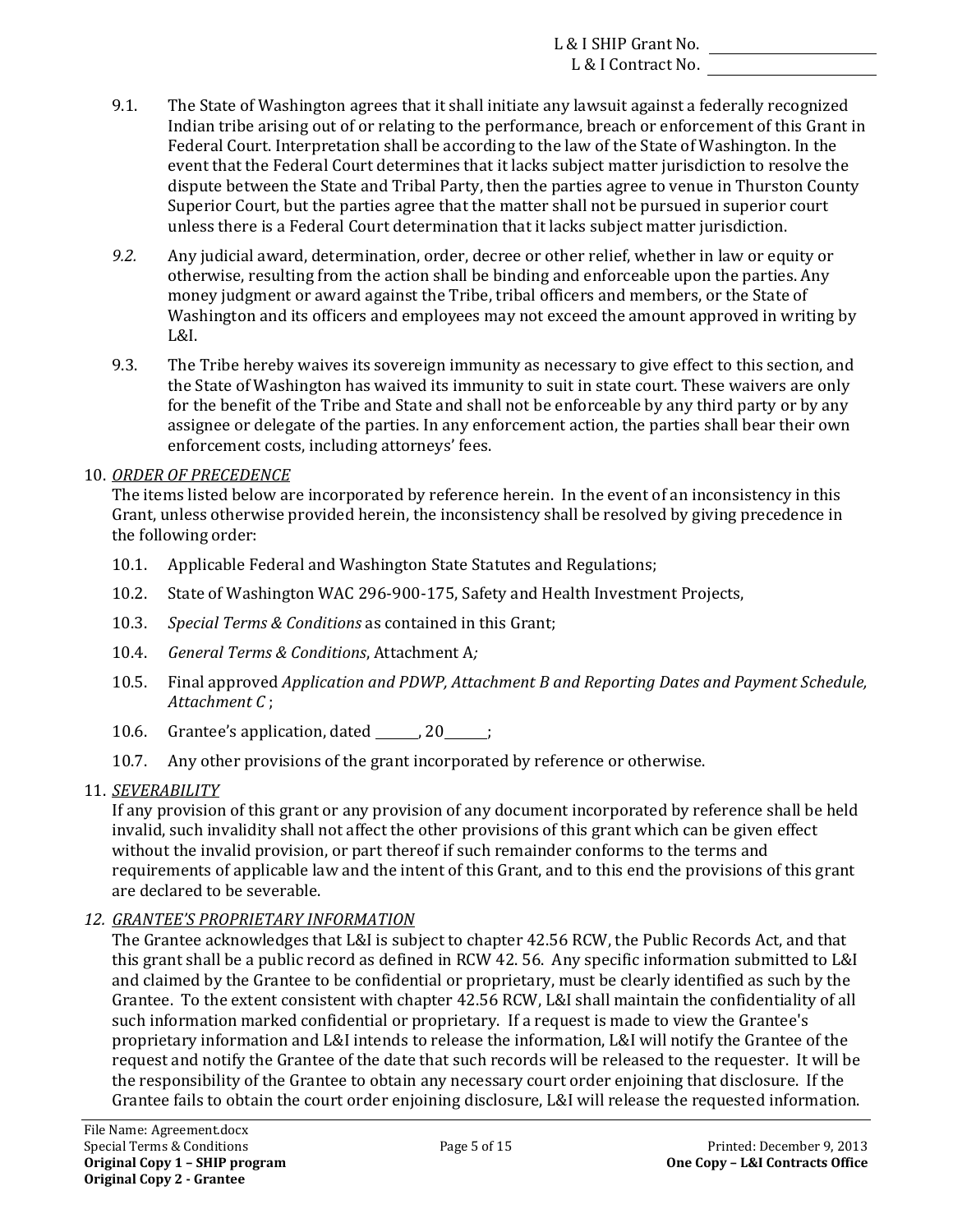## 13. *GRANT MANAGEMENT*

The Grantee's Project Manager and L&I's Grant Manager shall be responsible for and shall be the contacts for all communications and billings regarding the performance of this Grant.

| The Project Manager for the Grantee is:                | The Grant Manager for L&I is:                              |
|--------------------------------------------------------|------------------------------------------------------------|
| (Grant Manager's Name)                                 | (Grant Manager's Name)<br>Department of Labor & Industries |
| (Grantee's Name)                                       | PO Box 44612<br>Olympia WA 98504-4612                      |
| (Grant Manager's Address)                              | $(360)$ 902-<br>Phone:<br>$(360)$ 902-4600<br>Fax:         |
| (Grant Manager's Address)<br>Phone:<br>Fax:<br>E-mail: | 235@lni.wa.gov<br>E-mail:                                  |

From time to time the SHIP Grant Manager may request project activity updates, interim reports, or answers to specific questions relating to the grant or grant activities. The Grantee's Project Manager will provide such information as requested. If conditions exist that prevent timely response the Grantee's Project Manager shall immediately notify the SHIP Grant Manager of the difficulty and negotiate a date to comply with the request. Failure to provide timely responses is a material breach of this agreement.

### 14. *ALL WRITINGS CONTAINED HEREIN*

 This grant consists of ( ) pages and sets forth in full all the grant shall be deemed to be null and void and of no force and effect whatsoever. terms and conditions agreed upon by the parties. Unless referenced within this grant, any other agreement, representation, or understandings, verbal or otherwise, regarding the subject matter of this

IN WITNESS WHEREOF, the parties have executed this Agreement.

*(Grantee's Legal Name)* 

*(Print Name)* 

*(Title)*

*(Grantee's Legal Name)* State of Washington Division of Occupational Safety and Health *(Signature) (Date)* Department of Labor & Industries

> *(Print Name)* Anne F. Soiza Assistant Director

*(Date)*

 *(Federal Identification/Social Security Number)*

 *(Washington State UBI Number)*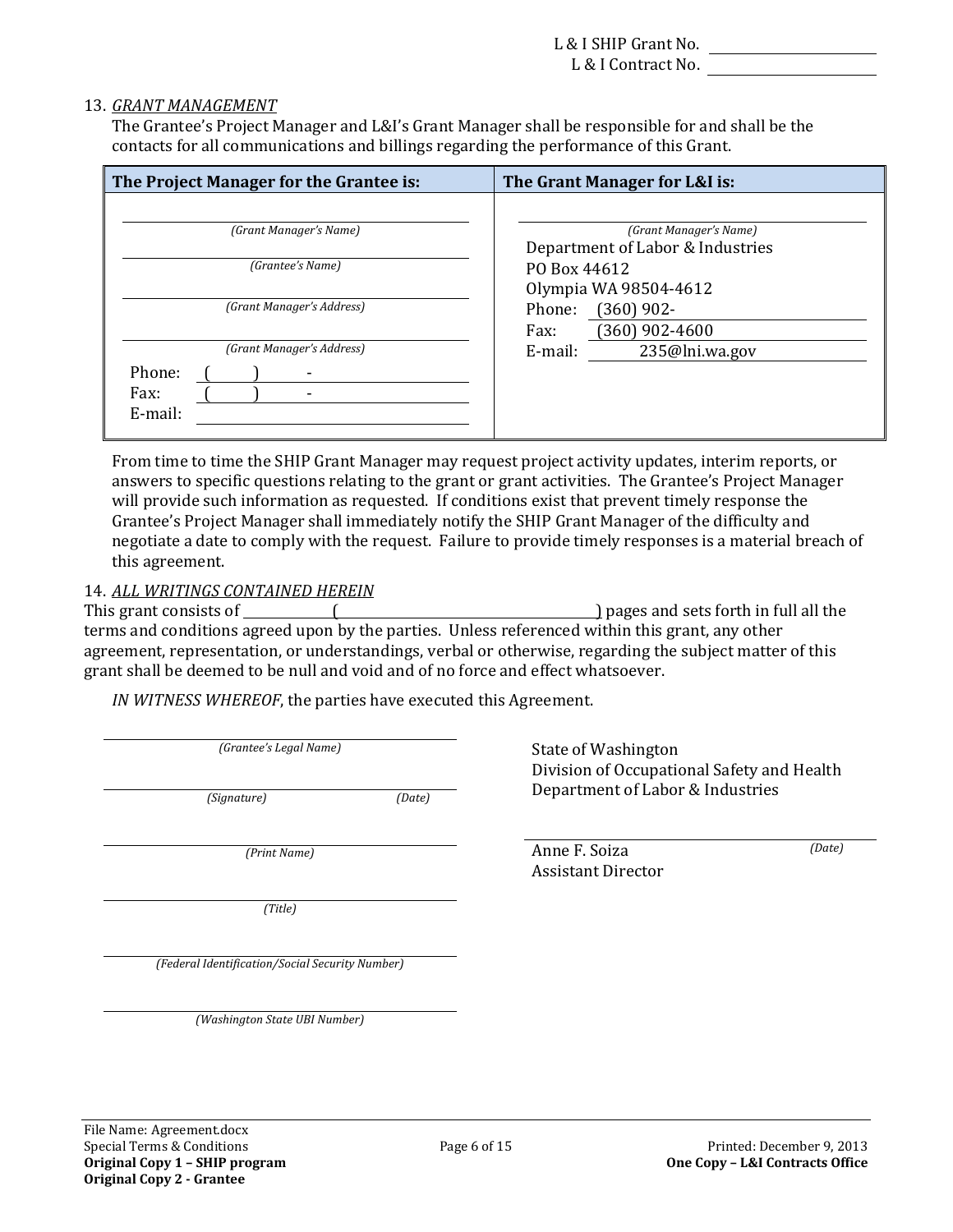#### **ATTACHMENT A GENERAL TERMS AND CONDITIONS**

## 15. *DEFINITIONS*

- As used throughout this Grant, the following terms shall have the meanings set forth below:
- **Applicant** Any entity that meets the qualifying standards, including deadlines, for submission of an application soliciting a grant of funds from the SHIP program.
- **Application** The forms and support documents approved by L&I or its Director for use by applicants in soliciting project funds administered by L&I.
- **Asset** Equipment purchased by the Grantee or acquired or transferred to the Grantee for the purpose of this Grant. This definition is restricted to non-fixed assets, such as vehicles, computers or machinery.
- **Assistant Director (AD)** The Assistant Director for the Division of Occupational Safety and Health.
- **Authorizing Official** -- An Authorizing Official is an official of the Grantee who has authority to legally bind the organization. This official may or may not be the Grantee's designated Project Manager.
- **Contractor or Subcontractor** shall mean one not in the employment of the Grantee who is performing all or part of the eligible activities for this project under a separate Agreement with the Grantee. The term "Contractor" and "Contractors" and "Subcontractor" and "Subcontractors" means Contractor(s) in any tier.
- **Director** The Director of the Department of Labor and Industries or the Director's designee.
- **DOSH** Division of Occupational Safety and Health, Department of Labor and Industries
- **Grant** The accord accepted by all parties to the present transaction; the SHIP Grant, SHIP Application, monitoring plan, budgets, and/or other attachments between L&I and a Grantee.
- Grantee The applicant who has been awarded a grant of funds and is bound by this executed Grant; includes its officers, employees and agents.
- **L&I** Department of Labor and Industries
- **Milestone** Important date(s) of accomplishment tracked in the Grant for monitoring the Project status.
- **Project** The undertaking that is the subject of this Grant and that is, or may be, funded in whole or in part with funds administered by the SHIP program on behalf of L&I.
- **•** Project Description and Work Plan PDWP, or project plan, including itemized budget, described in Grantee's SHIP Application.
- **SHIP** Safety and Health Investment Projects.
- **SHIP Advisory Committee** Committee representing business, labor and other stakeholders appointed by L&I to assist with review and approval of grant applications.
- **SHIP Program** Program in the Division of Occupational Safety and Health designated by L&I to administer safety and health grants.

## *16. INDEPENDENT CAPACITY OF THE GRANTEE*

itself out as, nor claim to be, an officer or employee of L&I or of the state of Washington by reason of this Grant, The parties intend that an independent Grantee relationship will be created by this Grant. The Grantee and its employees or agents performing under this grant are not employees or agents of L&I. The Grantee will not hold nor will the Grantee make any claim of right, privilege or benefit which would accrue to such employee under law. Conduct and control of the work will be solely with the Grantee.

#### *17. NONDISCRIMINATION & CIVIL RIGHTS*

During the performance of this Grant, the Grantee shall comply with all federal and state nondiscrimination nondiscrimination law, regulation, or policy this grant may be rescinded, canceled, or terminated in whole or in given a reasonable time in which to cure this noncompliance. Any dispute may be resolved in accordance with laws, regulations and policies. In the event of the Grantee's noncompliance or refusal to comply with any part, and the Grantee may be declared ineligible for further grants with L&I. The Grantee shall, however, be the *Disputes* clause set forth herein.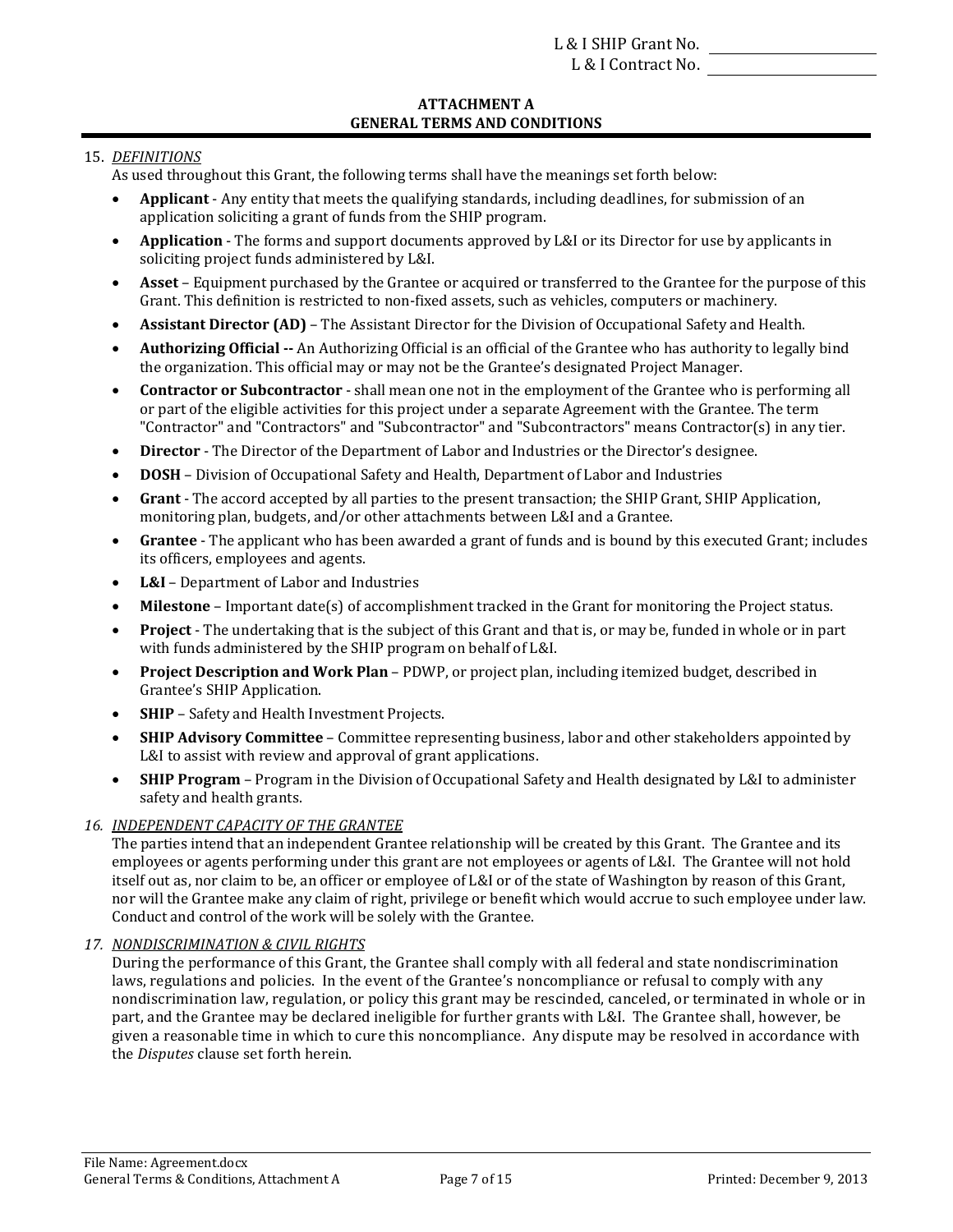### *18. ASSIGNABILITY*

The work to be provided under this Grant, and any claim arising thereunder, shall not be assigned or delegated by either party in whole or in part, without the express prior written consent of the other party, which consent shall not be unreasonably withheld.

#### *19. SUBCONTRACTS*

With prior written consent of L&I, the Grantee may enter into subcontracts for any of the work or services contemplated under this Grant. Consent shall not be unreasonably withheld. This clause does not include grants of employment between the Grantee and personnel assigned to work under the Grant. The Grantee is responsible for ensuring that all terms, conditions, assurances and certifications set forth in this grant are carried forward to any subcontracts.

#### *20. INDEMNIFICATION*

To the fullest extent permitted by the law, the Grantee expressly agrees to and shall indemnify, defend and hold failure to perform the Grant. harmless the State and its agencies, officials, agents and employees from and against all claims, actions, costs, damages, or expenses of any nature arising out of or incident to the Grantee's or any Contractor's performance or

of any costs or attorneys' fees. The Grantee's obligation to indemnify, defend and hold harmless also includes any claim by Grantee's agents, employees, representatives or any Contractor or its employees. Grantee's obligation to defend includes payment

Grantee's obligation shall not include such claims that may be caused by the sole negligence of the State and its to the extent required to indemnify, defend, and hold harmless the State and its agencies, officials, agents or agencies, officials, agents, and employees. If the claims or damages are caused by or result from the concurrent negligence of (a) the State, its agents or employees and (b) the Grantee, its Contractors, agents, or employees, this indemnity provision shall be valid and enforceable only to the extent of the negligence of the Grantee or its Contractors, agents, or employees. The Grantee expressly agrees to waive his/her immunity under Title 51 RCW employees. 

#### *21. COVENANT AGAINST CONTINGENT FEES*

an agreement or understanding for a commission, percentage, brokerage or contingent fee, excepting bona fide securing business. L&I shall have the right, in the event of breach of this clause by the Grantee, to annul this grant without liability, or in its discretion, to deduct from the grant price or consideration or recover by other means The Grantee warrants that no person or agency has been employed or retained to solicit or secure this grant upon employees or bona fide established commercial or selling agency maintained by the Grantee for the purpose of the full amount of such commission, percentage, brokerage or contingent fee.

#### *22. CONFLICT OF INTEREST*

Notwithstanding any determination by the Executive Ethics Board or other tribunal, L&I may, in its sole discretion, by written notice to the Grantee terminate this Grant if it is found after due notice and examination by provided above, the SHIP program or L&I shall be entitled to pursue the same remedies against the Grantee as it clause may be reviewed as provided in the "Disputes" clause of this Grant. L&I that there is a violation of the Ethics in Public Service Act, Chapter 42.52 RCW; or any similar statute involving the Grantee in the procurement of, or performance under this Grant. In the event this Grant is terminated as could pursue in the event of a breach of the Grant by the Grantee. The rights and remedies of the SHIP program or L&I provided for in this clause shall not be exclusive and are in addition to any other rights and remedies provided by law. The existence of facts upon which the SHIP program or L&I makes any determination under this

#### *23. TREATMENT OF ASSETS*

Unless otherwise specified in the award or within this grant:

- 23.1. Title to equipment acquired by a grantee with SHIP program funds shall vest in the grantee upon with a value that exceeds \$5,000 without specific approval in advance from the Department of Labor and acquisition, subject to conditions of this section. SHIP grant funds cannot be used to purchase equipment Industries.
	- 23.1.1. The grantee shall use the equipment in the project or program for which it was acquired as long as needed, whether or not the project or program continues to be supported by SHIP program funds and shall not encumber the property during the life of the project without prior approval of the Department of Labor and Industries.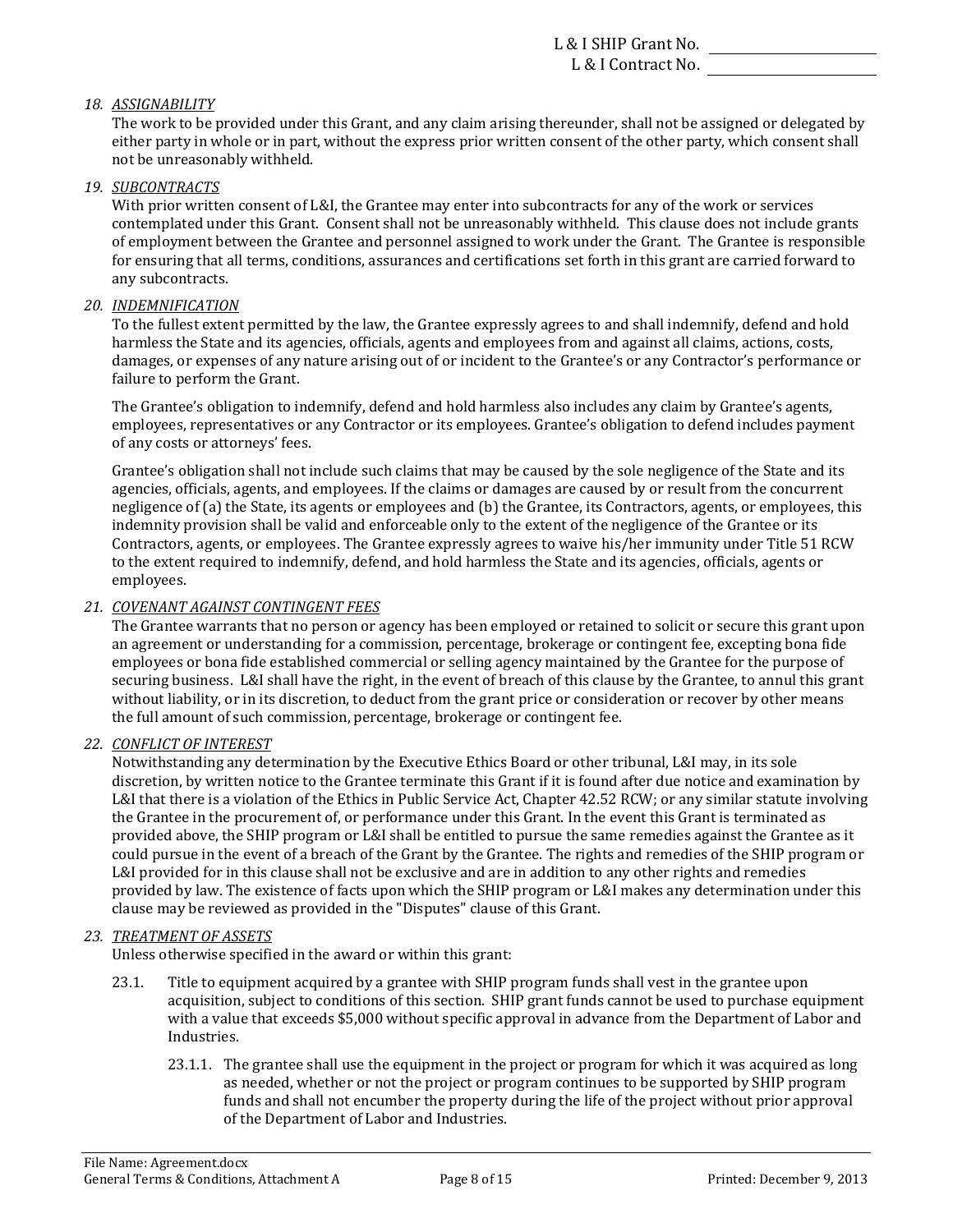- 23.1.2. The grantee shall provide proof that the equipment is insured against damage or loss and maintain the equipment in serviceable condition throughout the duration of the project.
	- damage, or theft of the equipment. 23.1.2.1. A control system shall be in effect to insure adequate safeguards to prevent loss,
	- 23.1.2.2. Adequate maintenance procedures shall be implemented to keep the equipment in good condition.
- funds cannot be used to purchase expendable property with a value that exceeds \$2,000 without specific 23.2. Title to supplies and other expendable property shall vest in the grantee upon acquisition. SHIP grant approval in advance from Department of Labor and Industries.
- 23.3. All reference to the Grantee under this clause shall include any of the Grantee's employees, agents, or subcontractors.
- 23.4. For the purposes of this section:
	- 23.4.1. *Equipment* means an article of non-expendable, tangible personal property or machinery having a useful life of more than one year.
	- 23.4.2. *Supplies* are consumable items with no measurable life.

### *24. RECORDS, DOCUMENTS, AND REPORTS*

practices that sufficiently and properly reflect all direct and indirect costs of any nature expended in the by law, rule, regulation, or contract. The Grantee will retain all books, records, documents, and other materials relevant to this grant for six years after settlement, and make them available for inspection by representative of the SHIP program. The Grantee shall maintain books, records, documents and other evidence of accounting procedures and performance of this grant. These records shall be subject at all reasonable times to inspection, review, or audit by personnel duly authorized by L&I, the Office of the State Auditor, and federal officials so authorized persons authorized under this provision. The Grantee shall be responsible for any audit exceptions or disallowed costs incurred by the Grantee or any of its subcontractors. The grantee shall timely provide any and all information, whether financial or other information about grant activities, when requested by L&I or a

- 24.1. **Reports**: As a condition of the award and the Grant, included in the *DESCRIPTION OF PROJECT* and *STATEMENT* OF WORK, special reporting requirements may be included. Grantees who fail to submit required reports may have grant payments suspended or revoked, and they shall be ineligible to apply for or receive subsequent awards from the SHIP grant program. Acceptability of reports may also affect eligibility.
- 24.2. **Information Requests**: From time to time the SHIP Grant Manager may ask the Grantee to provide the SHIP Grant Manager of the difficulty and negotiate a date to comply with the request. Failure to project activity updates, interim reports, or answers to specific questions relating to the grant or grant activities. The Grantee's Project Manager will provide such information within the timeframe requested. If conditions exist that prevent timely response the Grantee's Project Manager shall immediately notify provide timely response is considered a material breach of this agreement.

#### 24.3. **Financial Management Standards**:

- 24.3.1. **Accounting System**: Grantee organizations and their subcontractors must have an accounting system that provides accurate, current, and complete disclosure of all financial transactions related to projects under this grant. Accounting records must contain information pertaining to authorizations, obligations, unobligated balances, assets, outlays and income. These records must be maintained on a current basis and balanced at least quarterly.
- as canceled checks, bank statements, invoices, paid bills, time and attendance records, salary documentation should be clearly identified with the general ledger accounts which are to be 24.3.2. **Source Documentation**: Accounting records must be supported by source documentation such records, activity reports, travel reports, contractual and consultant Grants, etc. All supporting charged or credited.
- 24.3.3. **Internal Control**: Effective control and accountability must be maintained for all cash, real and personal property, and other assets. Grantees must adequately safeguard all such property and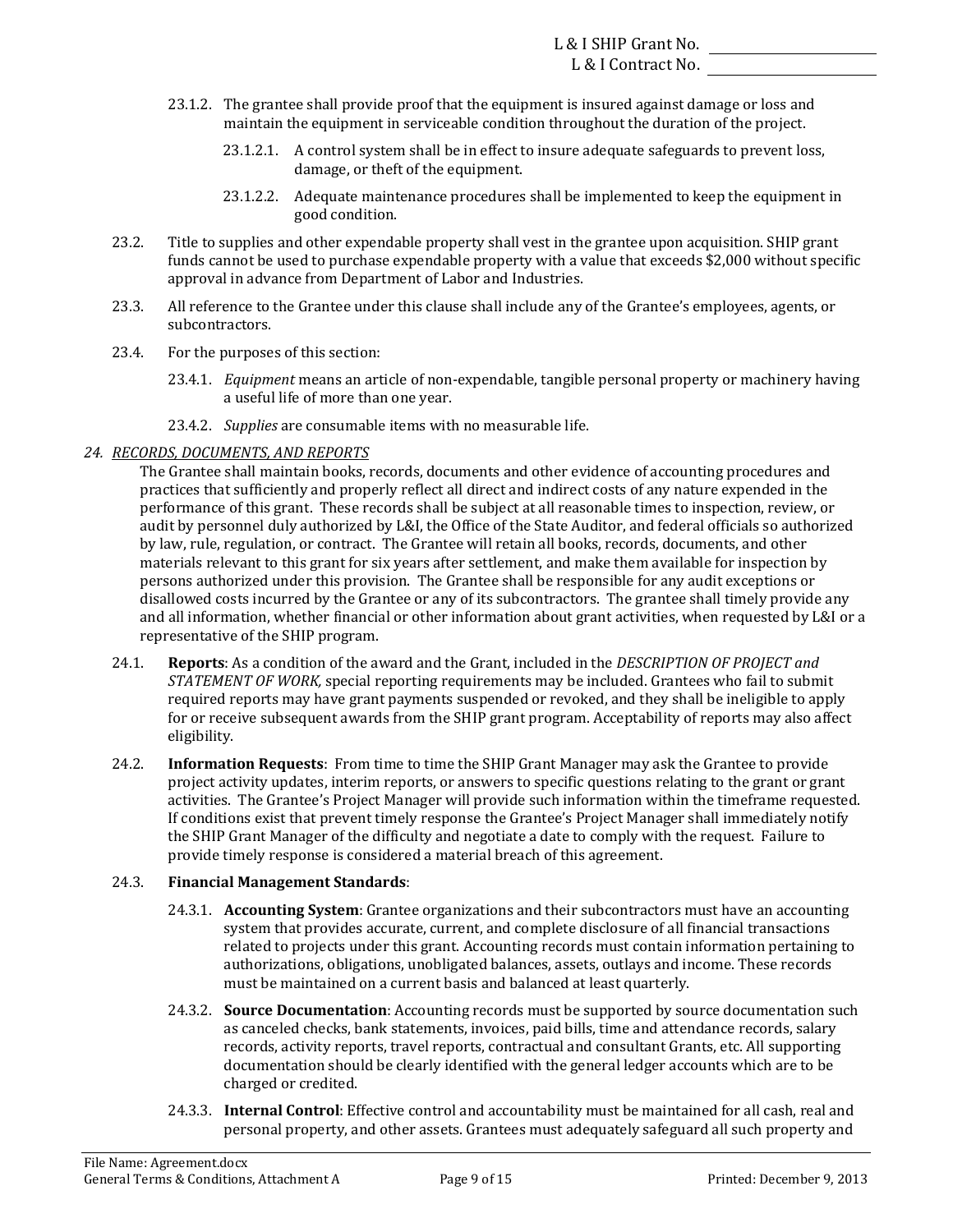must provide assurance that it is used solely for purposes authorized under this grant. Grantees must also have systems in place to ensure compliance with the terms and conditions of this Grant.

- 24.3.4. **Budget Control**: Records of expenditures must be maintained for each project by the cost categories of the approved budget (including indirect costs that are charged to the project). Approval by the SHIP Program Manager is required for all budget revisions.
- 24.3.5. **Allowable Costs**: To be allowable under this grant costs must meet the following general criteria:
	- $24.3.5.1.$  Be reasonable for the performance of the grant and be allocable under these principles.
	- 24.3.5.2. Conform to any limitations or exclusions set forth in these principles or in the grant budget as to types or amount of cost items.
	- 24.3.5.3. Be accorded consistent treatment.
	- 24.3.5.4. Be determined in accordance with generally accepted accounting principles (GAAP).
	- 24.3.5.5. Be adequately documented.
- 24.3.6. **Reasonable costs**: A cost is reasonable if, in its nature or amount, it does not exceed that which consideration shall be given to: would be incurred by a prudent person under the circumstances prevailing at the time the decision was made to incur the costs. In determining the reasonableness of a given cost,
	- 24.3.6.1. Whether the cost is of a type generally recognized as ordinary and necessary for the operation of the organization or the performance of the award.
	- and terms and conditions of the Grant. 24.3.6.2. The restraints or requirements imposed by such factors as generally accepted sound business practices, arms length bargaining, Federal and State laws and regulations,
	- 24.3.6.3. Whether the individuals concerned acted with prudence in the circumstances, considering their responsibilities to the organization, its members, employees, and clients, the public at large, and State Government.

## *25. CONFIDENTIALITY*

The use or disclosure by any party of any information concerning L&I for any purpose not directly connected with concerning the Grantee's study findings and recommendations, as well as the business of L&I, its financial affairs, appropriate grant with its employees to this effect. the administration of L&I's or the Grantee's responsibilities with respect to services provided under this grant is prohibited except by prior written consent of L&I. The Grantee shall maintain as confidential all information relations with its clientele and its employees, and any other information which may be specifically classified as confidential by L&I in writing to the Grantee. To the extent consistent with Washington State law, L&I shall maintain all information which the Grantee specifies in writing as confidential. The Grantee shall have an

 *26. ACCESS TO DATA*

access to all information that supports the findings, conclusions, and recommendations of the Grantee's reports, In compliance with chapter 39.29 RCW, the Grantee shall provide access to data generated under this grant to L&I, the joint legislative audit and review committee, and the state auditor at no additional cost. This includes including computer models and methodology for those models.

#### *27. RIGHTS IN DATA*

sound reproductions. Ownership includes but is not limited to the right to use, copyright, patent, register and the Unless otherwise provided, L&I shall be the owner for all purposes under Title 17 U.S.C., of all data which originates from this Grant. L&I shall be considered the author of such data. Data shall include, but not be limited to all information that supports the findings, conclusions, and recommendations of the Grantee's reports, data extracts, medical case management reports or claimant file information provided by L&I, reports, documents, pamphlets, advertisements, books, magazines, surveys, studies, computer programs, films, videos, tapes, and/or ability to transfer these rights.

Data which is delivered under the Grant, but which does not originate from the Grant, shall be transferred to L&I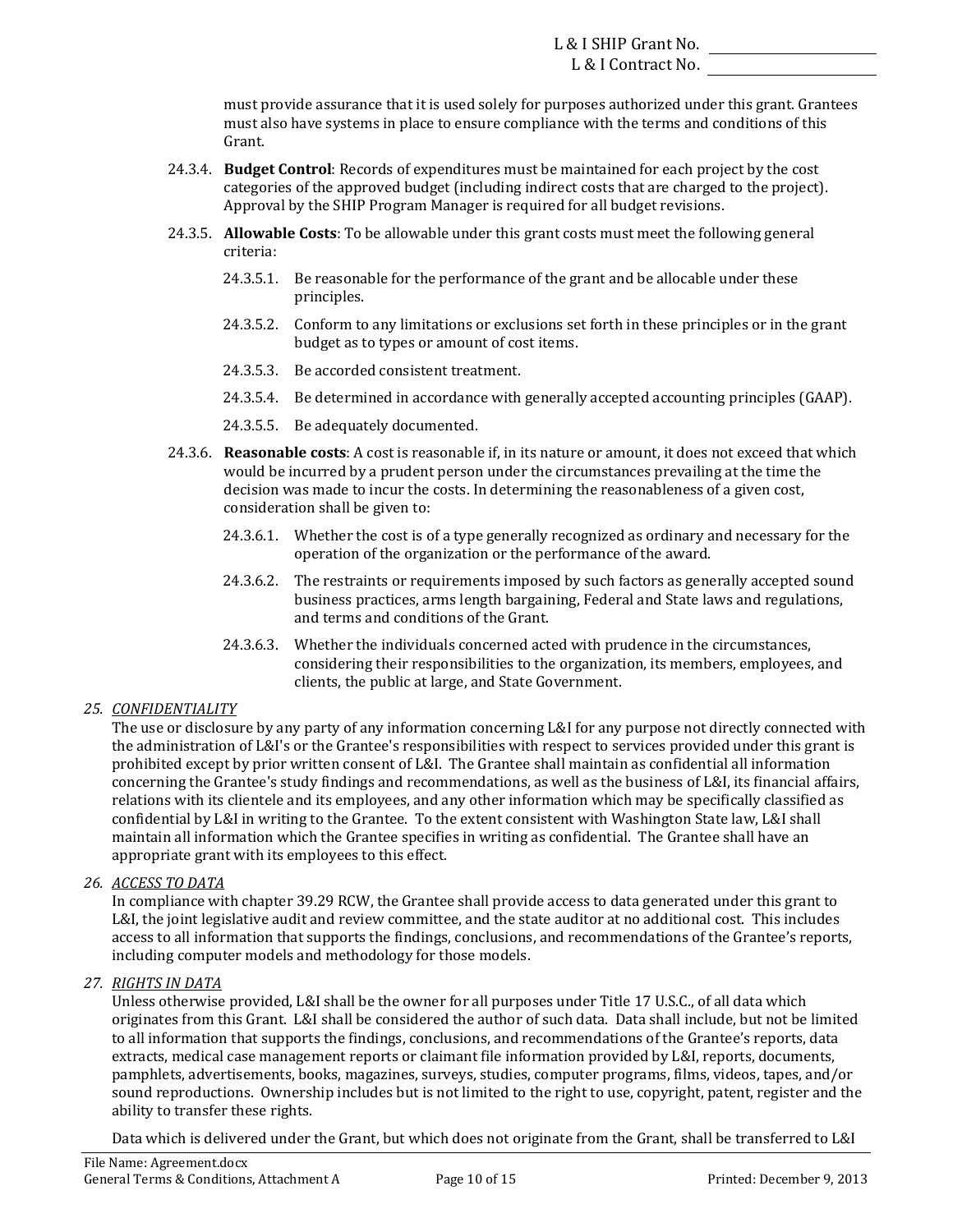of, and to authorize others to do so; provided, that such license shall be limited to the extent which the Grantee any portion of such documents which was not produced in the performance of this Grant. L&I shall receive with a non-exclusive, royalty-free, irrevocable license to publish, translate, reproduce, deliver, perform, dispose has a right to grant such a license. The Grantee shall exert all reasonable effort to advise L&I, at the time of delivery of data furnished under this Grant, of all known or potential invasions of privacy contained therein and of prompt written notice of each notice or claim or copyright infringement received by the Grantee with respect to any data delivered under this Grant. L&I shall have the right to modify or remove any restrictive markings placed upon the data by the Grantee.

## *28. REGISTRATION WITH DEPARTMENT OF REVENUE*

and shall be responsible for payment of all taxes due on payments made under this Grant. The Grantee shall comply with the Washington State law requiring registration with the Department of Revenue

### *29. TAXES*

All payments accrued on account of payroll taxes, unemployment contributions, any other taxes, insurance or other expenses for the Grantee or its staff shall be the sole responsibility of the Grantee.

### *30. RIGHTS OF INSPECTION*

The Grantee shall provide right of access to L&I, or any of its officers, or to any other authorized agent or official of performance, compliance, and/or quality assurance of internal policies and procedures, and/or records relating receive an accounting of disclosures of their Personal Information. the state of Washington or the federal government at all reasonable times, in order to monitor and evaluate to the safeguarding, use, and disclosure of Personal Information obtained or used as a result of this Grant. The Grantee shall make available information necessary for L&I to comply with the client's right to access, amend, and

### *31. FUNDING CONTINGENCY*

effective date of this grant and prior to normal completion, L&I may terminate this grant without advance notice In the event funding from state, federal, or other sources is withdrawn, reduced, or limited in any way after the subject to renegotiation under those new funding limitations and conditions.

### *32. LIMITATION OF SIGNATURE AUTHORITY*

any clause or condition of this Grant. Furthermore, any alteration, amendment, modification, or waiver of any Except in the case of an extension of time, only L&I's Director or his or her delegate by writing (delegation to be made prior to action) shall have the expressed, implied, or apparent authority to alter, amend, modify, or waive clause or condition of this grant is not effective or binding unless made in writing and signed by L&I's Director or his or her delegate.

## *33. CHANGES TO GRANT*

guarantor or surety, make changes within the general scope of the services to be performed under the Grant. If Grant, an equitable adjustment may be made in the grant price consistent with the *Compensation* clause, or period proceeding with the grant as changed. By written notification to and consent of the Grantee, L&I may, at any time, and without notice to any known any such changes cause an increase or decrease in the cost of, or the time required for the performance of this of performance, or both, and the grant shall be modified in writing accordingly. Any claim by the Grantee for adjustment under this clause must be asserted within 30 days from the date of receipt by the Grantee of the notice of such change; Provided, however, that L&I's Director or his or her delegate by writing may, if he or she decides that the facts justify such action, receive and act upon such claim asserted at any time prior to final payment under this Grant. Failure to agree to any adjustment shall be a dispute concerning a question of fact within the meaning of the *Disputes* clause, Attachment A. However, nothing in this clause shall excuse the Grantee from

#### *34. DISPUTES*

Disputes arising under this grant are governed by WAC 296-900-17540

#### *35. TERMINATION FOR DEFAULT*

immediately terminate this grant by written notice to the violating party. Upon termination, the violating party If either party violates any material term or condition of this grant, the other (aggrieved) party may give the violating party written notice of the violation. The violating party will correct the violation within 20 days or as otherwise mutually agreed. If the violation is not corrected, the aggrieved party may, at its sole discretion, shall be liable for damages as authorized by law.

35.1. The termination shall be deemed to be a "Termination for Convenience" if it is determined that the violating party: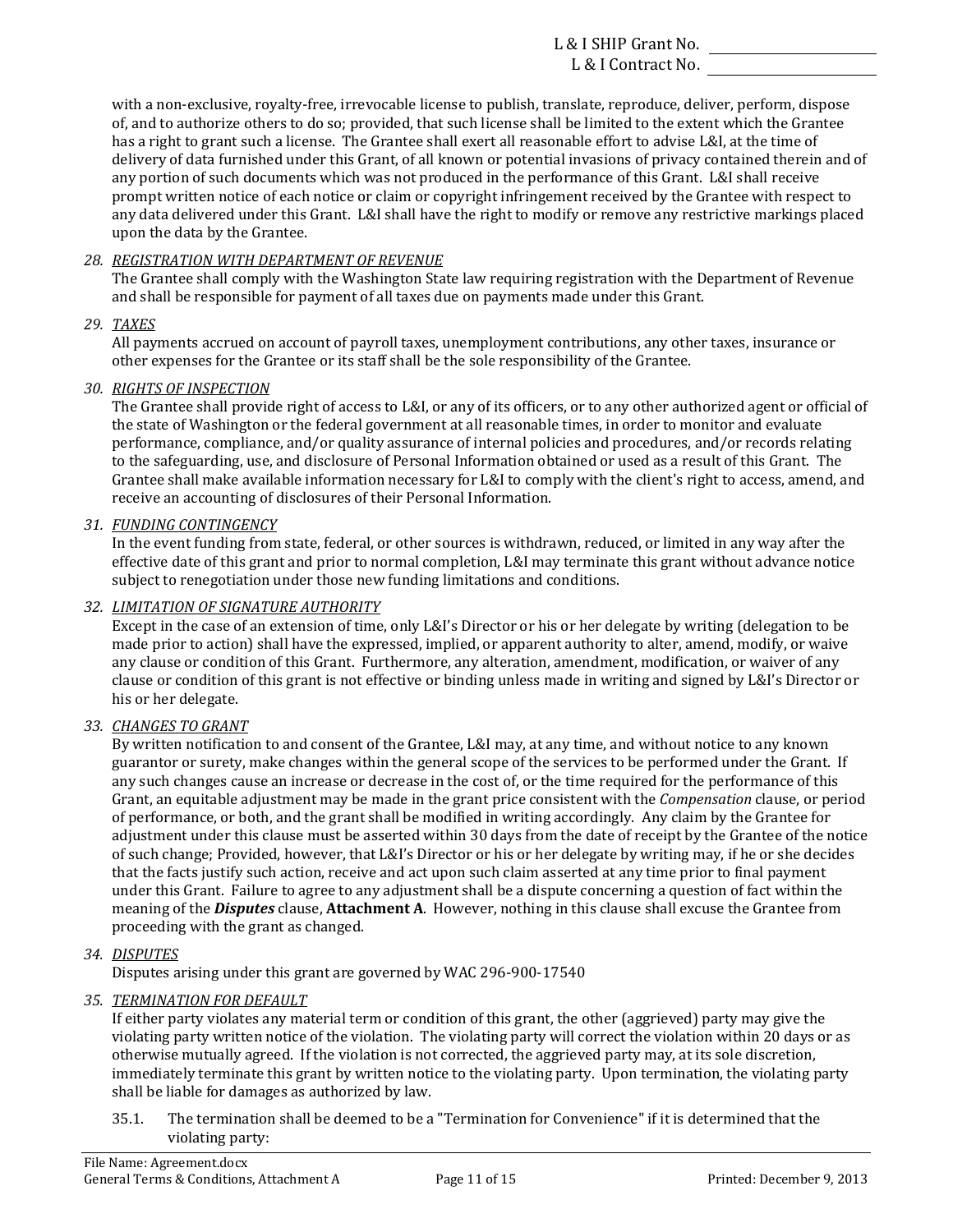35.1.1. Was not in default; or

35.1.2. Failure to perform was outside of his or her control, fault or negligence.

This clause shall not apply to any failure to perform which is the result of the aggrieved party's willful or negligent acts or omissions.

### 35.2. *Other Termination Remedies*

The SHIP program and L&I may require strict compliance by the Grantee with the terms of this Grant including, but not limited to, the requirements of the applicable statutes, rules and L&I policies which are incorporated into this Grant, and with the representations of the Grantee in its application for a grant as finally approved by L&I.

- 35.2.1. L&I may suspend, or may terminate, the obligation to provide funding to the Grantee under this Grant (WAC 296-900-17540):
	- 35.2.1.1. In the event of any breach or failure to reach a milestone by the Grantee of any of the Grantee's obligations under this Grant; or
	- 35.2.1.2. If the Grantee fails to make progress satisfactory to the SHIP program and L&I toward completion of the Project by the completion date set out in this Grant.

In the event this Grant is terminated by L&I, under this section or any other section after any portion of the grant amount has been paid to the Grantee under this Grant, L&I may require that any amount paid be repaid to L&I for redeposit into the account from which the funds were derived.

L&I may enforce this Grant by the remedy of specific performance, which usually will mean completion of the Project as described in this Grant. However, the remedy of specific performance shall not be the sole or exclusive remedy available to L&I. No remedy available to L&I shall be deemed exclusive. The L&I may elect to exercise any single remedy, any combination of remedies, or all of the remedies available to it under this Grant, or under any provision of law, common law, or equity.

#### *36. TERMINATION FOR CONVENIENCE*

L&I has the right to terminate the grant by giving written notice to the Grantee at least ten (10) days before the effective date of termination. If this grant is so terminated, L&I is liable only for payments required under the terms of this grant for services rendered prior to termination.

#### *37. CERTIFICATION REGARDING DEBARMENT, SUSPENSION AND INELIGIBILITY*

requested by L&I, the Grantee shall complete a Certification Regarding Debarment, Suspension, Ineligibility, and Voluntary Exclusion form. Any such form completed by the Grantee for this Grant shall be incorporated into this The Grantee certifies it is not presently debarred, suspended, proposed for debarment, declared ineligible, or voluntarily excluded from participating in this Grant by any Federal and/or State department or agency. If Grant by reference.

## *38. OVERPAYMENTS AND ASSERTION OF LIEN*

In the event that L&I establishes overpayments or erroneous payments made to the Grantee under this Grant, L&I may secure repayment, plus interest, if any, through the filing of a lien against the Grantee's real property, and/or by requiring the posting of a bond, assignment of deposit, and/or some other form of security acceptable to L&I.

#### *39. WAIVER*

Unless the grant is amended in writing by an authorized representative of L&I, waiver of a default under this Grant, or failure by L&I to exercise its rights shall not:

- be considered a modification or amendment to the Grant; or
- constitute a waiver of any subsequent default.

#### *40. PUBLICITY*

40.1. The Grantee agrees to submit to L&I all advertising and publicity matters relating to this grant which in L&I's judgment, L&I's name can be implied or is specifically mentioned. The Grantee agrees not to publish or use such advertising and publicity matters without the prior written consent of L&I.

#### 40.2. **Acknowledgements**

 state or prominently display the wording *"Funding and support for this project has been* 40.2.1. Within all written or verbal communications with the media and/or public the Grantee shall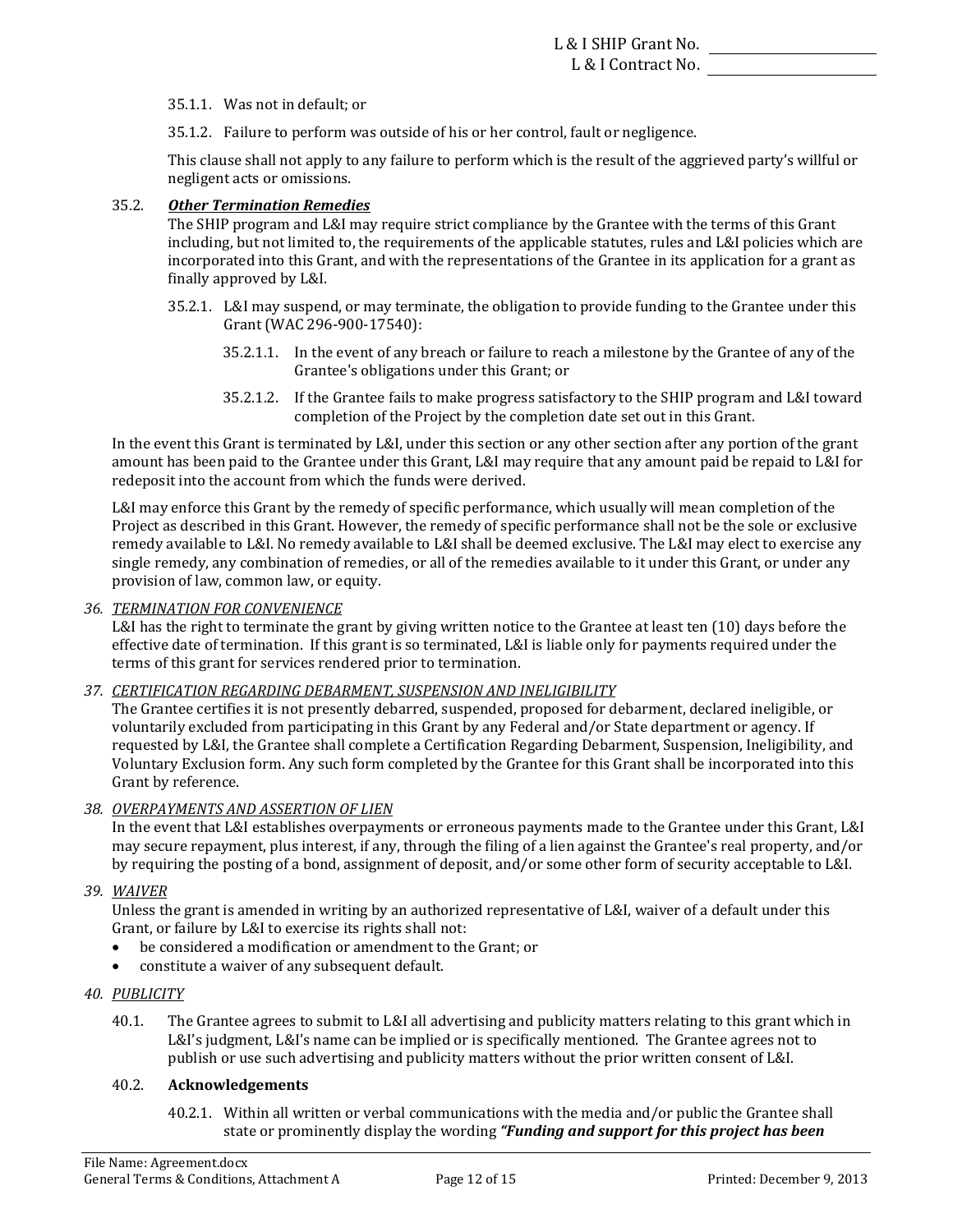#### L & I Contract No.

 *provided by the State of Washington, Department of Labor & Industries, Safety & Health Investment Projects"*, including but not limited to:

- 40.2.1.1. All published material, announcements produced for or regarding this grant.
- 40.2.1.2. Informational releases to the media and/or public.
- 40.2.1.3. All events that are held as a direct result of this grant.
- 40.2.1.4. All interviews with the media.
- 40.2.2. Note: "Funding and support for this project has been provided by the State of Washington, *Department of Labor & Industries, Safety & Health Investment Projects" shall be:* 
	- 40.2.2.1. Displayed on the cover or the first page of all printed materials.
	- 40.2.2.2. Displayed at the entrances to events.
	- 40.2.2.3. Displayed in the introduction and credits for video, audio, and any other audio-visual materials produced.
- 40.2.3. Ceremonies: The Grantee shall notify L&I no later than two weeks before a dedication ceremony for this Project. The Grantee shall verbally acknowledge the program's funding contribution at all dedication ceremonies.
- 40.2.4. The Grantee agrees to submit to L&I all advertising and publicity matters relating to this grant which in  $L\&I's$  judgment,  $L\&I's$  name can be implied or is specifically mentioned. The Grantee agrees not to publish or use such advertising and publicity matters without the prior written consent of L&I.

### *41. ATTORNEYS' FEES*

If either party brings litigation to enforce any term or condition of this Grant, or as a result of this Grant, each party is responsible for their own attorneys' fees together with other necessary fees, expenses, and costs incurred for such litigation at both trial and appellate levels, as well as in obtaining execution of judgment.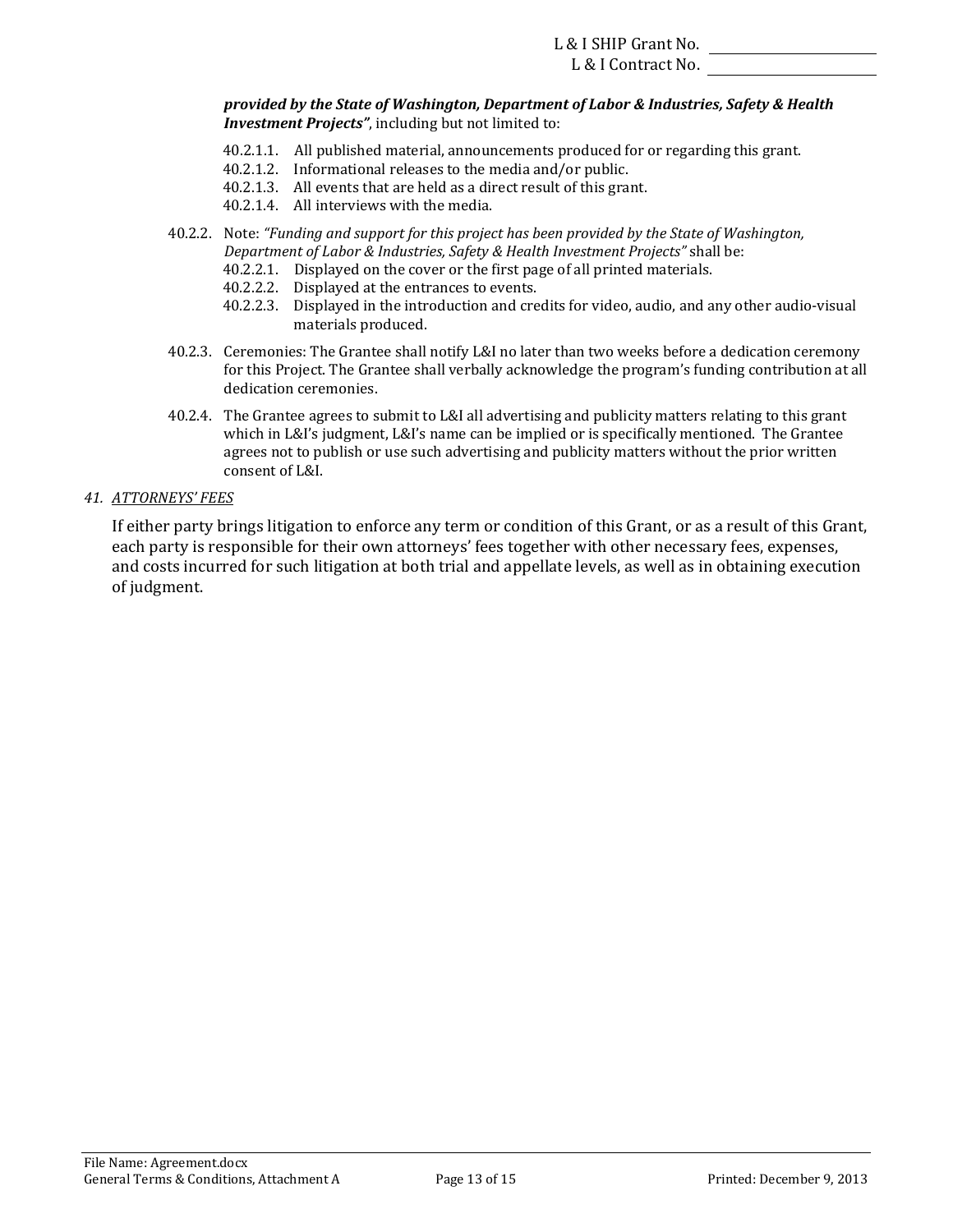## **ATTACHMENT B**

SHIP Application (Application) and Project Description and Work Plan (PDWP), attachments and addendums

The Grantee shall furnish the necessary personnel, equipment, material and/or services and otherwise do all things necessary for or incidental to the performance of work as set forth in the approved *Application and PDWP*.